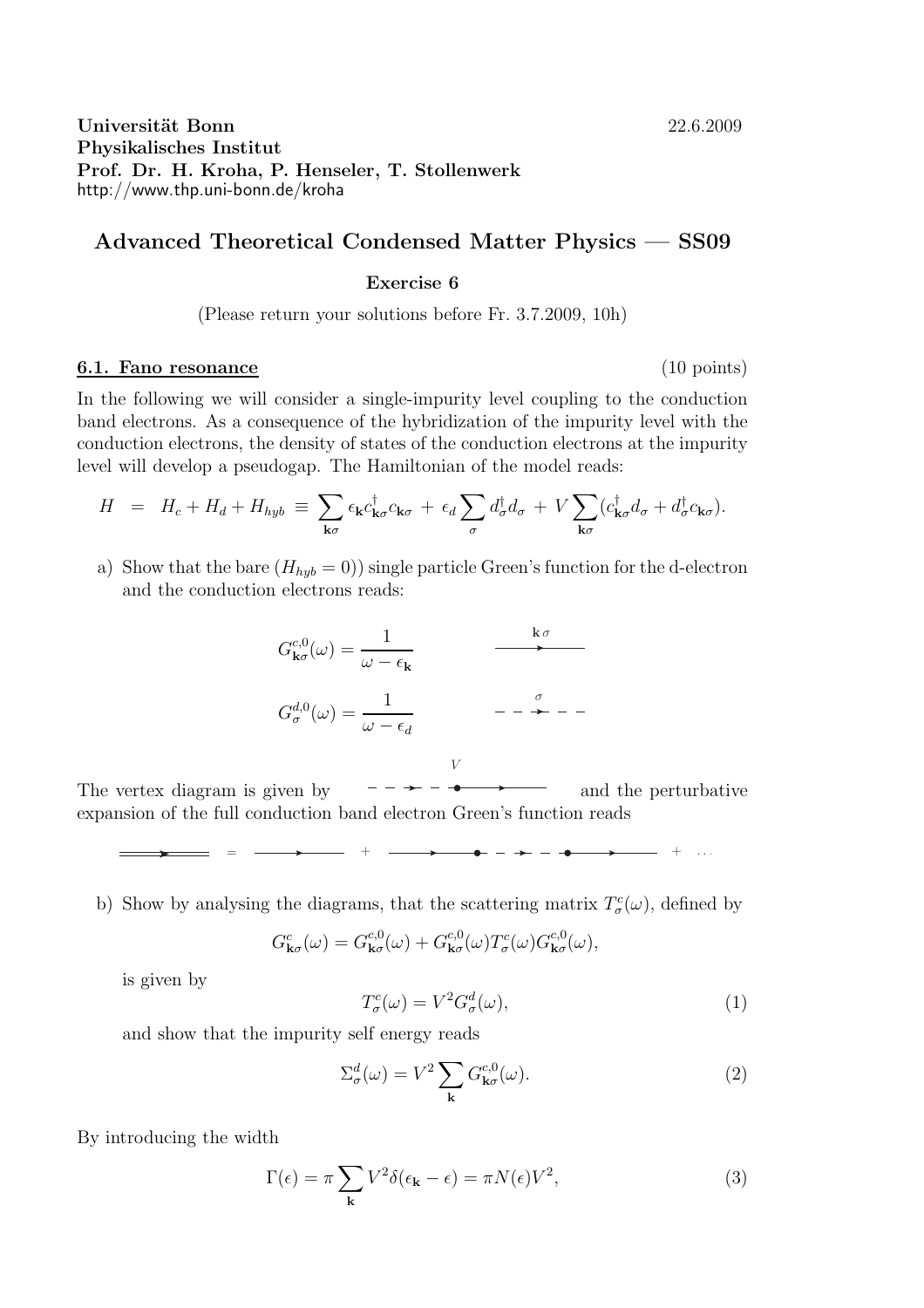the sum of over  $\bf{k}$  in (2) can be converted into an integral over frequencies. For a broad conduction band of width D one can replace the conduction band density of states (DOS),  $N(\epsilon)$ , by  $N(\epsilon) \approx N(\epsilon_F) =: N_0$  and

$$
\Gamma(\epsilon) = \pi N_0 V^2 =: \Gamma \tag{4}
$$

- c) Use (2), (3) and (4) to calculate the retarded d-electron self energy  $\Sigma^d_\sigma(\omega + i0^+)$ . (Hint: Use the Dirac identity). Argue why  $\text{Re}\Sigma^d_\sigma(\omega+i0^+)$  can be neglected and show that the impurity DOS  $N_d(\omega) = -\frac{1}{\pi}$  $\frac{1}{\pi}$ Im $G^d_{\sigma}(\omega + i0^+)$  has a Lorentzian form. What is the width of the Lorentz peak?
- d) Use (1) to calculate the retarded conduction electron Green's function  $G_{\mathbf{k}\sigma}^{c}(\omega+i0^{+})$ . By neglecting the real part of the bare conduction electron Green's function show that for the conduction electron DOS becomes

$$
N(\omega) = \sum_{\mathbf{k}} A_{\mathbf{k}\sigma}(\omega) = -\frac{1}{\pi} \sum_{\mathbf{k}} \text{Im} G_{\mathbf{k}\sigma}^c(\epsilon + i0^+) = N_0 \left( 1 - \frac{\Gamma^2}{(\omega - \epsilon_d)^2 + \Gamma^2} \right).
$$

#### 6.2. Weakly disordered metal: Quantum transport theory (15 points)

In this exercise, we will discuss the conductivity of a weakly disordered metal on the basis of quantum transport theory and derive a basic relation between the resistivity and the single-particle scattering matrix. For that purpose, we consider the model Hamiltonian of a pure metal containing a low concentration of impurities

$$
\mathcal{H} = \hat{H}_0 + \hat{V}_{imp} = \sum_{\mathbf{k}} \epsilon_{\mathbf{k}} c_{\mathbf{k}}^{\dagger} c_{\mathbf{k}} + \sum_{\mathbf{k}, \mathbf{k}'} V_{\mathbf{k}, \mathbf{k}'} c_{\mathbf{k}}^{\dagger} c_{\mathbf{k}'}.
$$

Within linear response theory the conductivity (for  $T \to 0$ ) is given by (see Fig. 1)

$$
\sigma = \frac{e_0^2}{3\pi m^2} \int \frac{d^3k}{(2\pi)^3} \int \frac{d^3k'}{(2\pi)^3} \mathbf{k} \cdot \mathbf{k'} \overline{G^R(\mathbf{k}, \mathbf{k'}, \epsilon_F) G^A(\mathbf{k'}, \mathbf{k}, \epsilon_F)}
$$
(5)

$$
= \frac{e_0^2}{3\pi m^2} \int \frac{d^3k}{(2\pi)^3} \overline{G^R(\mathbf{k}, \epsilon_{\mathrm{F}})} \overline{G^A(\mathbf{k}, \epsilon_{\mathrm{F}})} \mathbf{k} \cdot \Gamma(\mathbf{k}, \epsilon_{\mathrm{F}}), \tag{6}
$$

where  $\overline{\ldots}$  denotes the disorder average. The derivation of Eqs. (5) and (6) will be discussed in the tutorial. We assume the impurity concentration  $c_{imp}$  to be low and obtain

$$
\overline{G^{R,A}(\mathbf{k},\epsilon_{\mathrm{F}})} = \frac{1}{\epsilon_{\mathrm{F}} - \epsilon_{\mathbf{k}} - \Sigma^{R,A}(\mathbf{k},\epsilon_{\mathrm{F}})} \approx \frac{1}{\epsilon_{\mathrm{F}} - \epsilon_{\mathbf{k}} \pm i/\tau_{0}}.
$$

a) In lowest approximation, we neglect the cross-linked diagrams and assume

$$
\overline{G^R(\mathbf{k},\mathbf{k}',\epsilon_{\mathrm{F}})}\,G^A(\mathbf{k}',\mathbf{k},\epsilon_{\mathrm{F}})\,\,\approx\,\,\overline{G^R(\mathbf{k},\epsilon_{\mathrm{F}})}\,\,\overline{G^A(\mathbf{k},\epsilon_{\mathrm{F}})}\,\delta(\mathbf{k}-\mathbf{k}'),
$$

i.e.,  $\mathbf{\Gamma}(\mathbf{k}, \epsilon_{\text{F}}) = \mathbf{k}$ . Show that

$$
\overline{G^{R}(\mathbf{k}, \epsilon_{\mathrm{F}})} \ \overline{G^{A}(\mathbf{k}, \epsilon_{\mathrm{F}})} \ \approx \ \pi \tau_{0} \delta(\epsilon_{\mathrm{F}} - \epsilon_{\mathbf{k}})
$$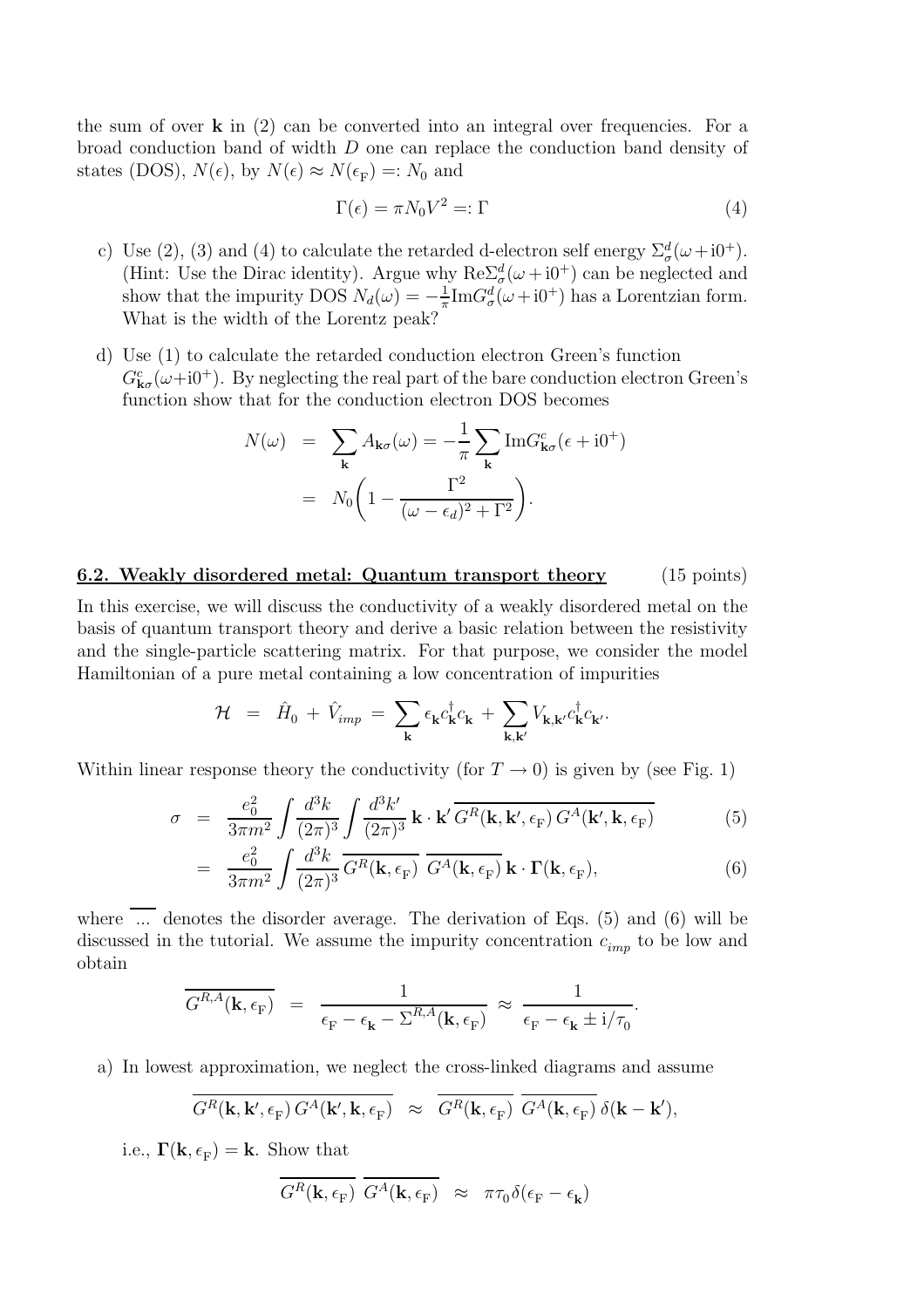and derive  $(\epsilon_{\mathbf{k}} = k^2/(2m))$ 

$$
\sigma = \frac{e_0^2}{3m^2} k_{\rm F}^2 \tau_0 N(\epsilon_{\rm F}) = \frac{e_0^2 n}{m} \tau_0, \qquad n = \frac{N}{V} = \frac{1}{V} \sum_{|\mathbf{k}| \le k_{\rm F}} , \tag{7}
$$

where  $N(\epsilon) = \frac{1}{V} \sum_{\mathbf{k}} \delta(\epsilon - \epsilon_{\mathbf{k}})$  is the density of states per unit volume.

b) To include the main contributions from the cross-linked diagrams, we have to find an expression for the vertex function  $\Gamma(\mathbf{k}, \epsilon_F)$ . From the diagrammatic expansion (see Fig. 1(c)) we obtain  $(c_{imp} \rightarrow 0)$ 

$$
\Gamma(\mathbf{k}, \epsilon_{\mathrm{F}}) \approx \mathbf{k} + \int \frac{d^3 k'}{(2\pi)^3} \overline{G^R(\mathbf{k}', \epsilon_{\mathrm{F}})} \overline{G^A(\mathbf{k}', \epsilon_{\mathrm{F}})} \left| \mathcal{T}_{\mathbf{k}\mathbf{k}'}(\epsilon_{\mathrm{F}}) \right|^2 \Gamma(\mathbf{k}', \epsilon_{\mathrm{F}})
$$

$$
\approx \mathbf{k} + c_{imp} \int \frac{d^3 k'}{(2\pi)^3} \overline{G^R(\mathbf{k}', \epsilon_{\mathrm{F}})} \overline{G^A(\mathbf{k}', \epsilon_{\mathrm{F}})} \left| \mathcal{T}_{\mathbf{k}\mathbf{k}'}(\epsilon_{\mathrm{F}}) \right|^2 \Gamma(\mathbf{k}', \epsilon_{\mathrm{F}}). (8)
$$

 $\mathcal{T}_{\mathbf{k}\mathbf{k}'}^{R}(\epsilon) = \langle \mathbf{k'} | \hat{\mathcal{T}}^{R}(\epsilon) | \mathbf{k} \rangle$  is the matrix element of the scattering matrix  $\hat{\mathcal{T}}^{R}$ , defined via (cf. exercise 6.1)

$$
\overline{\hat{G}^R} = \hat{G}^{R,0} + \hat{G}^{R,0} \hat{T}^R \hat{G}^{R,0}, \qquad (9)
$$

and  $T_{\bf kk'}^{R}(\epsilon)$  the scattering matrix of a *single impurity*. Use (cf. exercise 6.1.)

$$
\mathcal{T} = \hat{V} + \hat{V} G^0 \hat{V} + \dots
$$

and the matrix identity

$$
(\mathbb{1} - \hat{A})^{-1} - (\mathbb{1} - \hat{B})^{-1} = (\mathbb{1} - \hat{B})^{-1}(\hat{A} - \hat{B})(\mathbb{1} - \hat{A})^{-1}
$$

to derive from Eq. (9)

$$
\langle \mathbf{k} | \mathrm{Im} \hat{T}^{R}(\epsilon) | \mathbf{k} \rangle = \frac{1}{2} \langle \mathbf{k} | \hat{T}^{R}(\epsilon) - \hat{T}^{A}(\epsilon) | \mathbf{k} \rangle = -\pi \int \frac{d^{3}k'}{(2\pi)^{3}} \left| \hat{T}^{R}_{\mathbf{k}\mathbf{k}'}(\epsilon) \right|^{2} \delta(\epsilon - \epsilon_{\mathbf{k}'})
$$

$$
\approx -\pi c_{imp} \int \frac{d^{3}k'}{(2\pi)^{3}} \left| \hat{T}^{R}_{\mathbf{k}\mathbf{k}'}(\epsilon) \right|^{2} \delta(\epsilon - \epsilon_{\mathbf{k}'})
$$

and

$$
\frac{1}{\tau_0} \approx \pi c_{imp} \int \frac{d^3 k'}{(2\pi)^3} \left| \hat{T}^R_{\mathbf{k}\mathbf{k}'}(\epsilon) \right|^2 \delta(\epsilon - \epsilon_{\mathbf{k}'}). \tag{10}
$$

c) Now we can include the vertex corrections into our calculation of the conductivity. From Eqs. (5), (6) and (8) we are motivated to define  $\mathbf{\Gamma}(\mathbf{k}, \epsilon_{\text{F}}) = \mathbf{k} \cdot \gamma(k, \epsilon_{\text{F}})$ . Show that this yields

$$
\gamma(k, \epsilon_{\rm F}) = 1 + \tau_0 \left( \frac{1}{\tau_0} - \frac{1}{\tau_1} \right) \gamma(k, \epsilon_{\rm F}) = \frac{\tau_1}{\tau_0},
$$

with

$$
\frac{1}{\tau_1} = \pi c_{imp} \int \frac{d^3 k'}{(2\pi)^3} \left| \hat{T}^R_{\mathbf{k}\mathbf{k}'}(\epsilon) \right|^2 (1 - \cos \Theta) \, \delta(\epsilon - \epsilon_{\mathbf{k}'}), \qquad \cos \Theta = \frac{\mathbf{k} \cdot \mathbf{k}'}{k^2}.
$$